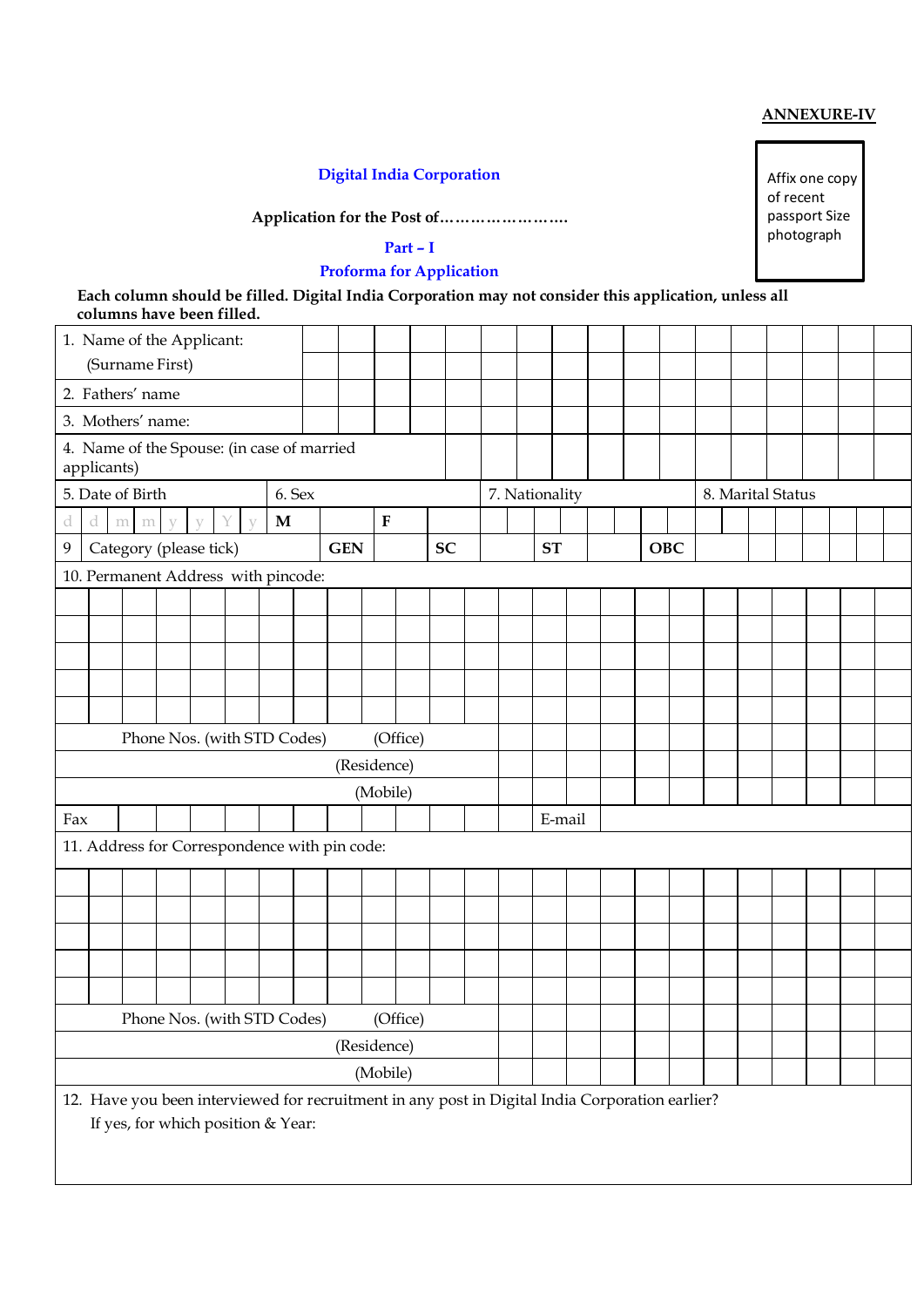## 13. **Academic & Professional Qualifications (beginning with the latest qualification and up to SSC)**

| Examination/<br><b>Degree</b> | Name of the<br><b>Institute/Board</b><br>University | Main Subject(s) /<br>Specialization | <b>Year of Passing</b> | Percentage of<br>marks in<br>aggregate and<br>Division | Rank/<br>Distinction,<br>if<br>any |
|-------------------------------|-----------------------------------------------------|-------------------------------------|------------------------|--------------------------------------------------------|------------------------------------|
|                               |                                                     |                                     |                        |                                                        |                                    |
|                               |                                                     |                                     |                        |                                                        |                                    |
|                               |                                                     |                                     |                        |                                                        |                                    |
|                               |                                                     |                                     |                        |                                                        |                                    |
|                               |                                                     |                                     |                        |                                                        |                                    |
|                               |                                                     |                                     |                        |                                                        |                                    |
|                               |                                                     |                                     |                        |                                                        |                                    |

14. Fields of specialization:

15. Are you employed in any Govt./Semi-Govt./Public Sector Undertaking/Autonomous Bodies.

 $\square$  Yes  $\square$  No

If 'Yes', the application should be forwarded through proper channel or NOC to be produced at the time of interview.

16. Details of present employment:

i) Name of the organization with address: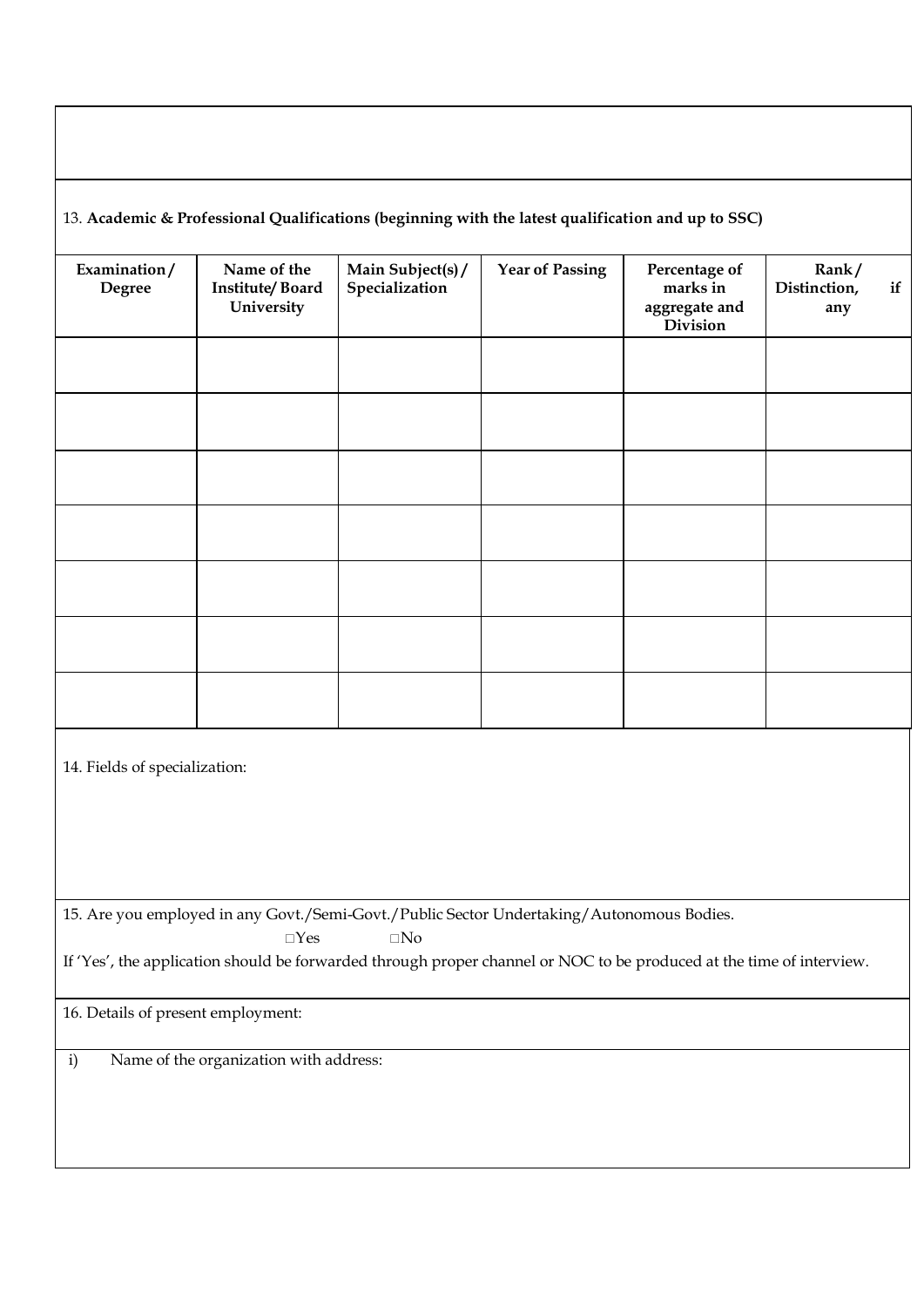| ii)                                                                             | Designation of the post held |                     |      |                          |                                   |  |  |  |  |  |
|---------------------------------------------------------------------------------|------------------------------|---------------------|------|--------------------------|-----------------------------------|--|--|--|--|--|
|                                                                                 |                              |                     |      |                          |                                   |  |  |  |  |  |
|                                                                                 |                              |                     |      |                          |                                   |  |  |  |  |  |
| Total salary if on CTC/Consolidated basis:<br>iii)                              |                              |                     |      |                          |                                   |  |  |  |  |  |
|                                                                                 |                              |                     |      |                          |                                   |  |  |  |  |  |
| Any other emoluments/benefits<br>iv)                                            |                              |                     |      |                          |                                   |  |  |  |  |  |
| (other than salary) available:                                                  |                              |                     |      |                          |                                   |  |  |  |  |  |
|                                                                                 |                              |                     |      |                          |                                   |  |  |  |  |  |
|                                                                                 |                              |                     |      |                          |                                   |  |  |  |  |  |
|                                                                                 |                              |                     |      |                          |                                   |  |  |  |  |  |
|                                                                                 |                              |                     |      |                          |                                   |  |  |  |  |  |
| viii) Any other relevant information:                                           |                              |                     |      |                          |                                   |  |  |  |  |  |
|                                                                                 |                              |                     |      |                          |                                   |  |  |  |  |  |
|                                                                                 |                              |                     |      |                          |                                   |  |  |  |  |  |
|                                                                                 |                              |                     |      |                          |                                   |  |  |  |  |  |
|                                                                                 |                              |                     |      |                          |                                   |  |  |  |  |  |
|                                                                                 |                              |                     |      |                          |                                   |  |  |  |  |  |
|                                                                                 |                              |                     |      |                          |                                   |  |  |  |  |  |
|                                                                                 |                              |                     |      |                          |                                   |  |  |  |  |  |
|                                                                                 |                              |                     |      |                          |                                   |  |  |  |  |  |
| 17. Work Experience (Latest First): (Please use additional sheets, if required) |                              |                     |      |                          |                                   |  |  |  |  |  |
| Name and Nature                                                                 | Designation &                | <b>Total Salary</b> |      | <b>Period of Service</b> | Role of Applicant and Significant |  |  |  |  |  |
| of the<br>Organization                                                          | Grade                        | drawn               | From | To                       | Contributions                     |  |  |  |  |  |
|                                                                                 |                              |                     |      |                          |                                   |  |  |  |  |  |
|                                                                                 |                              |                     |      |                          |                                   |  |  |  |  |  |
|                                                                                 |                              |                     |      |                          |                                   |  |  |  |  |  |
|                                                                                 |                              |                     |      |                          |                                   |  |  |  |  |  |
|                                                                                 |                              |                     |      |                          |                                   |  |  |  |  |  |
|                                                                                 |                              |                     |      |                          |                                   |  |  |  |  |  |
|                                                                                 |                              |                     |      |                          |                                   |  |  |  |  |  |
|                                                                                 |                              |                     |      |                          |                                   |  |  |  |  |  |
|                                                                                 |                              |                     |      |                          |                                   |  |  |  |  |  |
|                                                                                 |                              |                     |      |                          |                                   |  |  |  |  |  |
|                                                                                 |                              |                     |      |                          |                                   |  |  |  |  |  |
|                                                                                 |                              |                     |      |                          |                                   |  |  |  |  |  |
|                                                                                 |                              |                     |      |                          |                                   |  |  |  |  |  |
|                                                                                 |                              |                     |      |                          |                                   |  |  |  |  |  |
|                                                                                 |                              |                     |      |                          |                                   |  |  |  |  |  |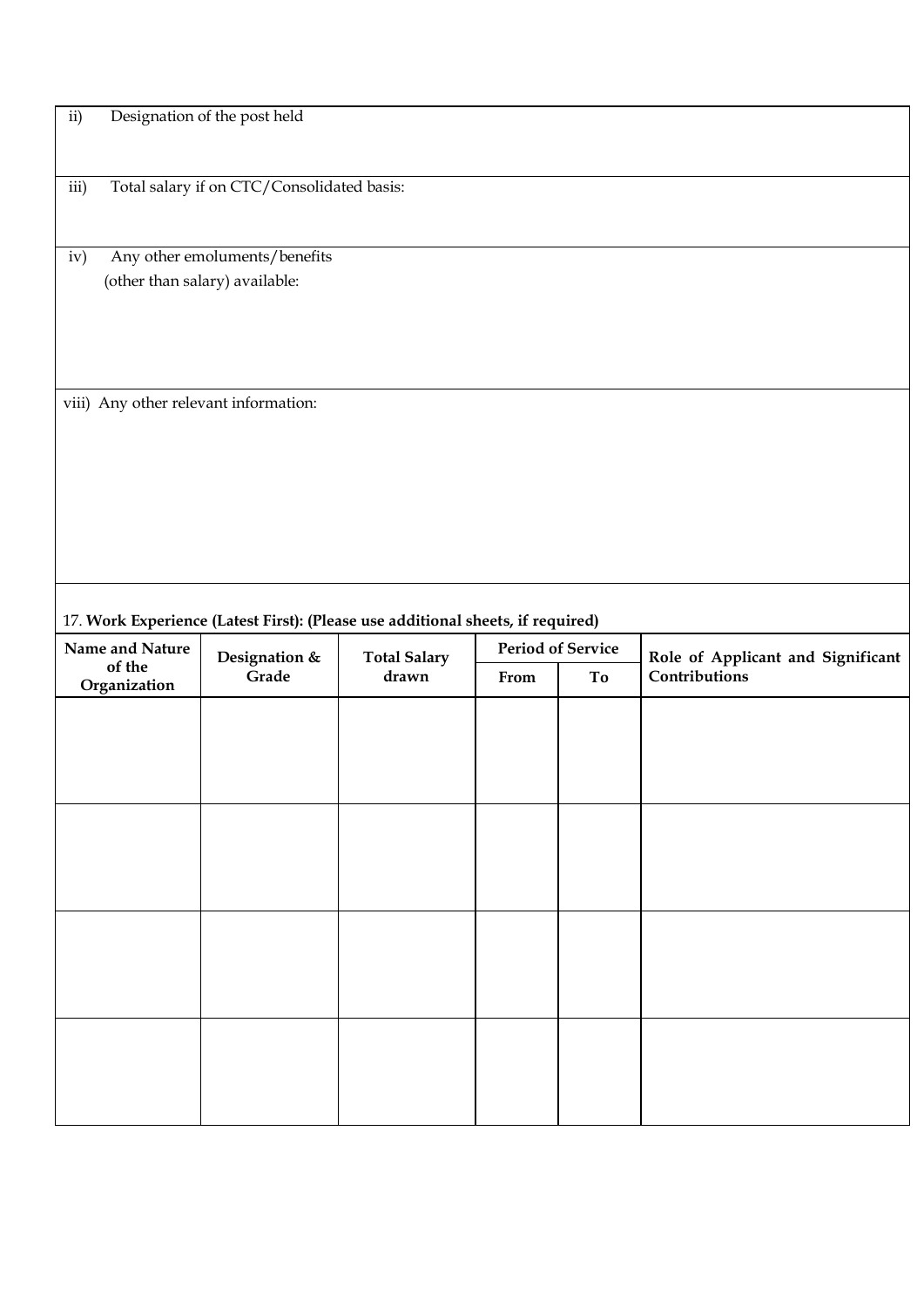| 18. Details of Experience Relevant to the Post applied for: (Please use additional sheets, if required)<br>S.No.<br>Details of Experience with specific<br>Type of Experience<br>achievements. Also Please specify timelines. |  |                                                         |                                           |  |  |  |  |  |  |  |
|-------------------------------------------------------------------------------------------------------------------------------------------------------------------------------------------------------------------------------|--|---------------------------------------------------------|-------------------------------------------|--|--|--|--|--|--|--|
|                                                                                                                                                                                                                               |  |                                                         |                                           |  |  |  |  |  |  |  |
|                                                                                                                                                                                                                               |  |                                                         |                                           |  |  |  |  |  |  |  |
| 19. Field of specialization, summary of R&D and other work done with list of patents, Publications and reports, if any<br>(one set of reprints to be furnished, if available)                                                 |  |                                                         |                                           |  |  |  |  |  |  |  |
|                                                                                                                                                                                                                               |  |                                                         |                                           |  |  |  |  |  |  |  |
|                                                                                                                                                                                                                               |  |                                                         |                                           |  |  |  |  |  |  |  |
|                                                                                                                                                                                                                               |  |                                                         | (Use extra page if space is insufficient) |  |  |  |  |  |  |  |
|                                                                                                                                                                                                                               |  | 20. Association & Affiliation with Professional Bodies: |                                           |  |  |  |  |  |  |  |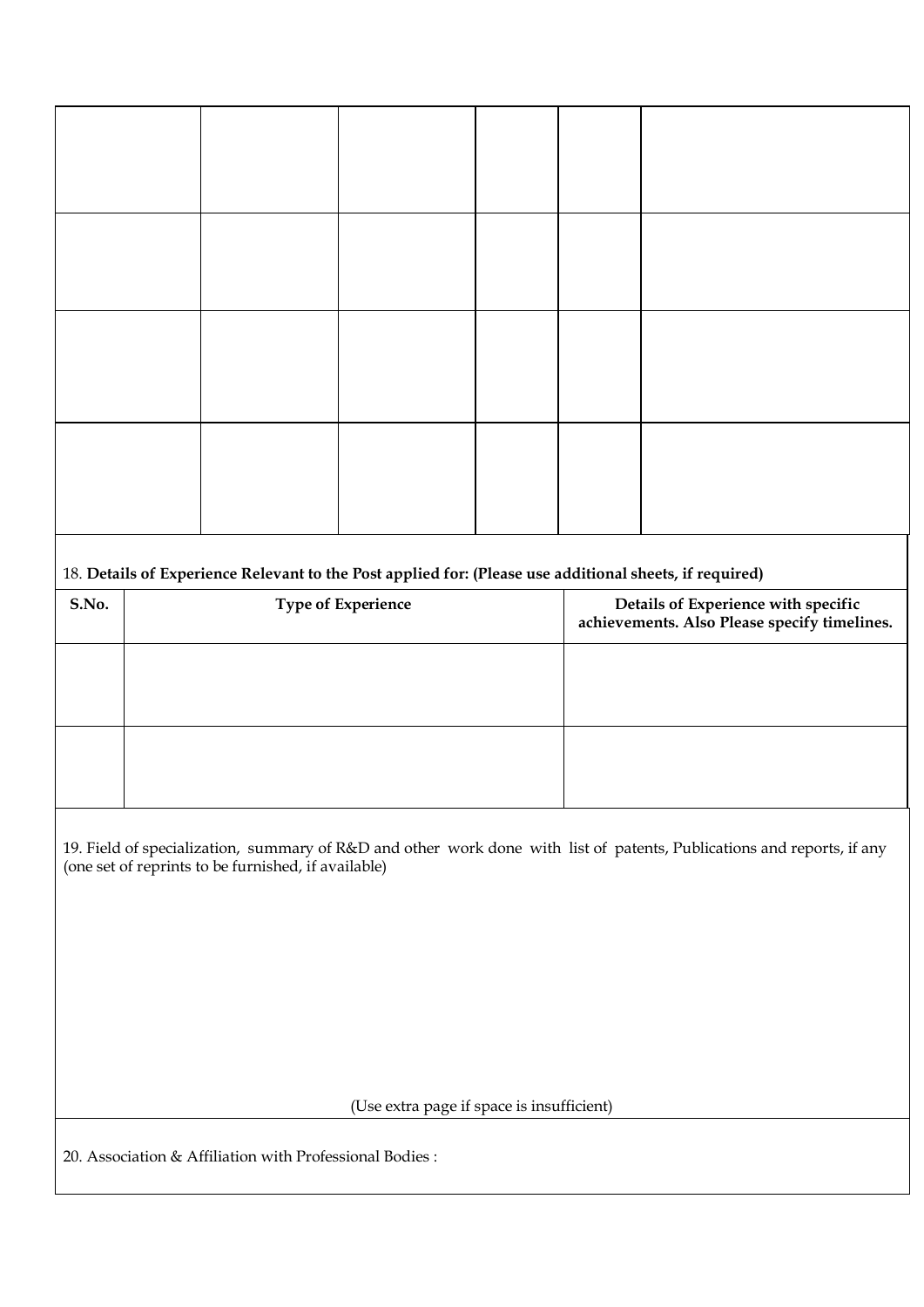|                                                                                                                              |        | (Use extra page if space is insufficient) |  |  |  |  |  |  |
|------------------------------------------------------------------------------------------------------------------------------|--------|-------------------------------------------|--|--|--|--|--|--|
| 21. Any significant achievements during your career which may support your candidature for consideration to the<br>position. |        |                                           |  |  |  |  |  |  |
|                                                                                                                              |        |                                           |  |  |  |  |  |  |
|                                                                                                                              |        |                                           |  |  |  |  |  |  |
|                                                                                                                              |        |                                           |  |  |  |  |  |  |
|                                                                                                                              |        |                                           |  |  |  |  |  |  |
|                                                                                                                              |        |                                           |  |  |  |  |  |  |
|                                                                                                                              |        |                                           |  |  |  |  |  |  |
|                                                                                                                              |        | (Use extra page if space is insufficient) |  |  |  |  |  |  |
| 22. Why do you think you are suitable for the position?                                                                      |        |                                           |  |  |  |  |  |  |
|                                                                                                                              |        |                                           |  |  |  |  |  |  |
|                                                                                                                              |        |                                           |  |  |  |  |  |  |
|                                                                                                                              |        |                                           |  |  |  |  |  |  |
|                                                                                                                              |        |                                           |  |  |  |  |  |  |
|                                                                                                                              |        | (Use extra page if space is insufficient) |  |  |  |  |  |  |
| 23. Please furnish two professional references<br>• References from relatives, friends, etc. should be avoided.              |        |                                           |  |  |  |  |  |  |
|                                                                                                                              |        |                                           |  |  |  |  |  |  |
| $(1)$ Name:                                                                                                                  |        | Fax Number                                |  |  |  |  |  |  |
|                                                                                                                              |        | E-mail:                                   |  |  |  |  |  |  |
| Address:                                                                                                                     |        | How does referee know you:                |  |  |  |  |  |  |
| Tel. No.: (Off.)                                                                                                             | (Res.) | (Mobile)                                  |  |  |  |  |  |  |